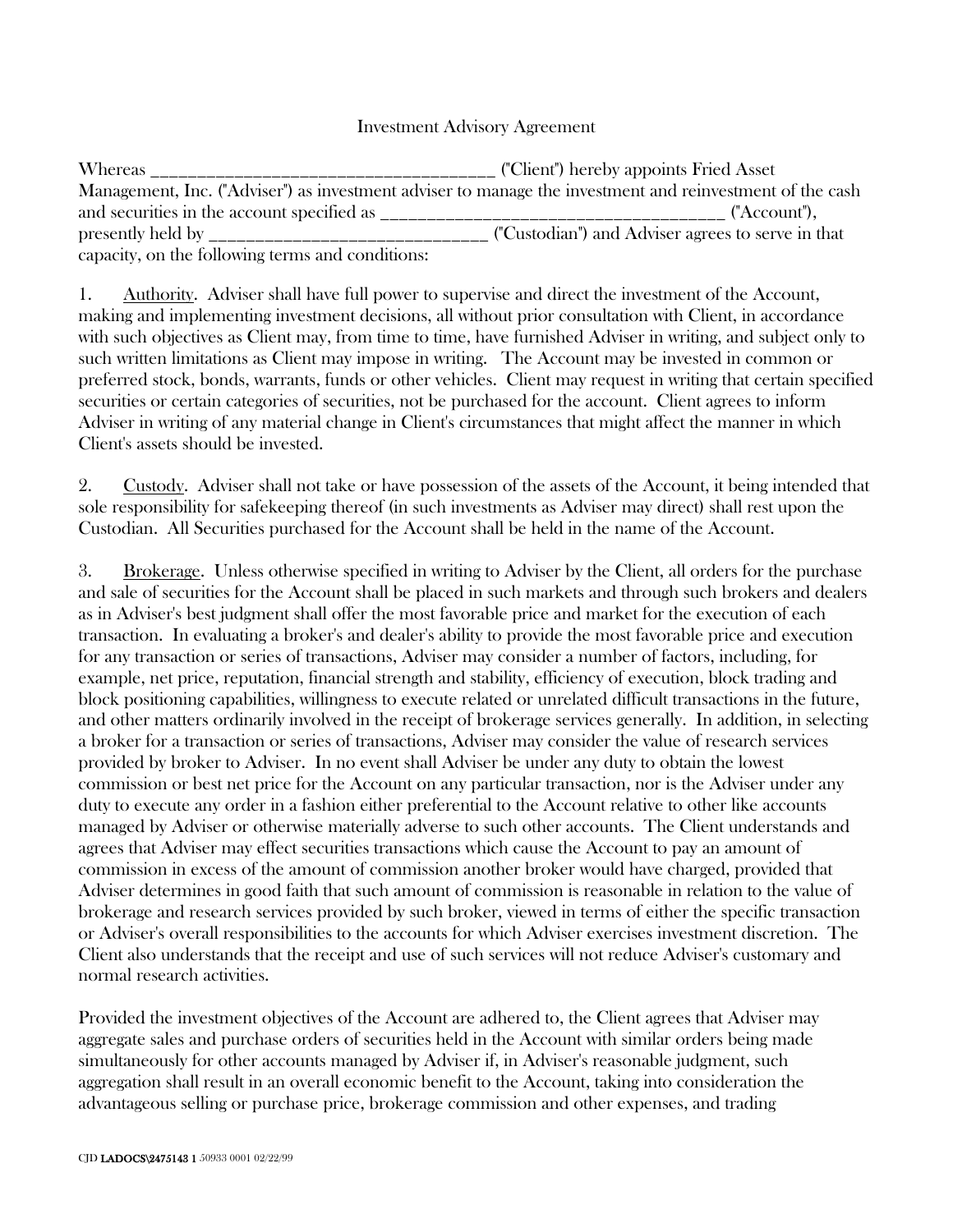requirements. In accounting for such aggregated order, price and commission shall be averaged on a per unit basis daily. The Client acknowledges that Adviser's determination of such economic benefit to the Account is based on an evaluation that the Account is benefited by relatively better purchase or sales prices, lower commission expenses and beneficial timing of transactions, or a combination of these and other like or unlike factors.

4. Reports to Client. Adviser will send Client a description of all activity in the Account including any fees paid from the Account and an inventory of the investments of the Account as soon as reasonably possible after the end of each quarterly period. Adviser does not assume responsibility for the accuracy of information furnished by Client or any other party. Client will also receive a confirmation of each transaction executed in the Account.

5. Voting of Portfolio Securities. Unless otherwise instructed in writing by Client, Adviser will vote proxies with respect to the issuers of securities in which the assets of the Account are invested. Client agrees to take all action necessary to insure that proxy solicitations are delivered to Adviser in a timely manner, including proxy solicitations received by a third party.

6. Confidential Relationship. All information and advice furnished by either party to the other shall be treated as confidential and shall not be disclosed to third parties except as required by law. The Client does consent to the disclosure by the Adviser of the Client's identity and the Client's client relationship with the Adviser in responses to requests for proposals to other clients or prospective clients, in the Adviser's promotional materials, in articles or publications by or about the Adviser and in reports to clients of the Adviser.

7. Non-Exclusive Contract. Adviser acts as adviser to other clients and may give advice, and take action, with respect to any of those which may differ from the advice given, or the timing or nature of action taken, with respect to the Account, so long as it is the Adviser's policy, to the extent practical, to allocate investment opportunities to the Account over a period of time on a fair and equitable basis relative to other clients. Adviser shall have no obligation to purchase or sell for the Account, or to recommend for purchase or sale by the Account, any security which Adviser, its principals, affiliates or employees may purchase or sell for themselves or for any other clients. Client recognizes that transactions in a specific security may not be accomplished for all client accounts at the same time or at the same price.

8. Agreement Not Assignable. No assignment of this agreement may be made by Adviser without consent of Client.

9. Termination. This agreement may be terminated without penalty at any time upon 30 days prior written notice by either party; provided, however, that all rights and obligations under Sections 13 and 14 shall survive such termination. Fees will be prorated to date of termination and any unearned portion of prepaid fees will be refunded to Client.

10. Representations. Adviser and Client hereby make the following representations:

a. Adviser represents that it is registered as an investment adviser with the applicable regulatory authority and is authorized and empowered to enter into this agreement.

b. Client represents that employment of Adviser, including the right to make decisions with respect to the voting of proxies, if granted, is authorized by, has been accomplished in accordance with, and does not violate, the documents governing the Account. Client will furnish Adviser with true copies of all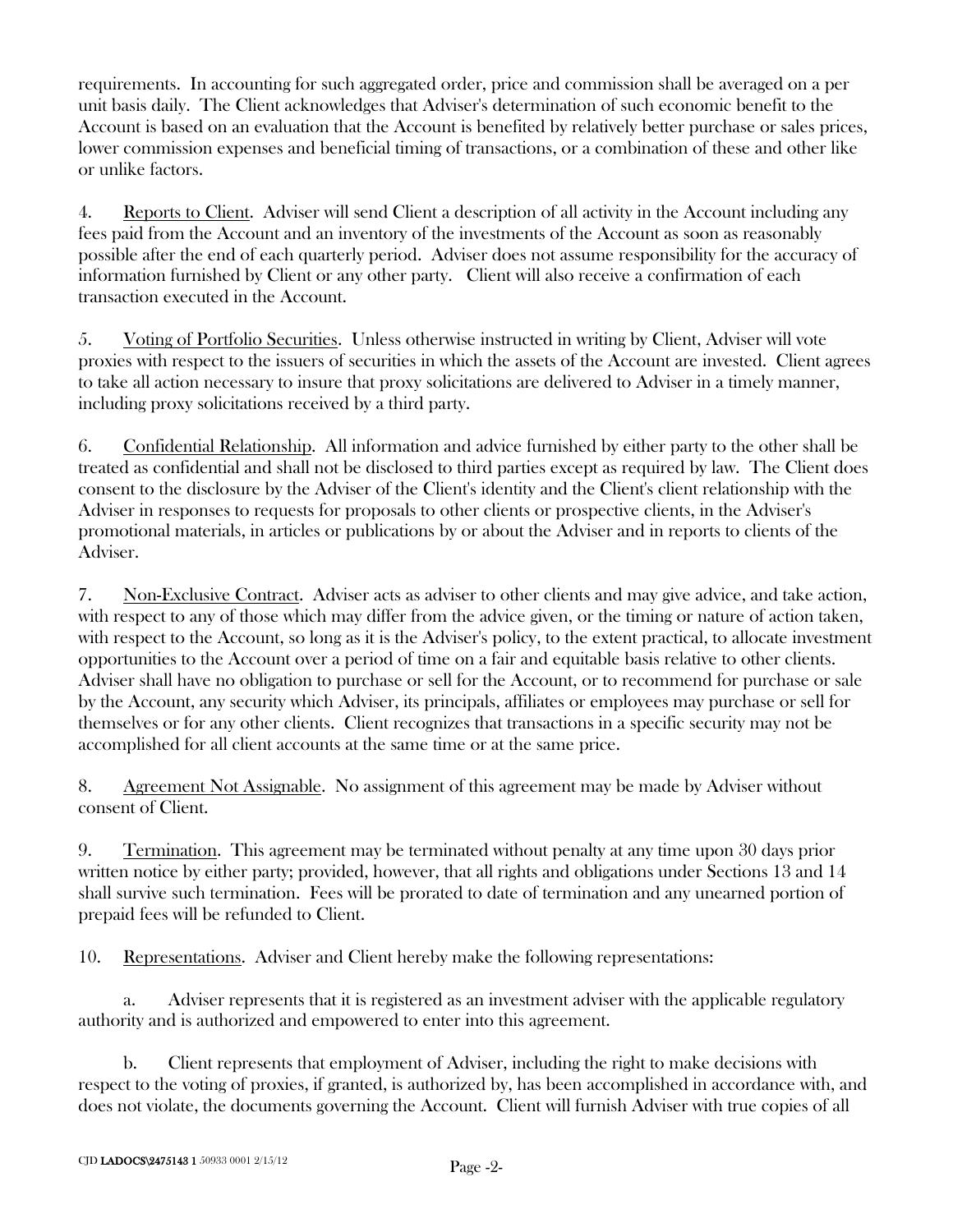governing documents.

c. The Client represents and confirms that: (1) the Client has full power and authority to enter into this agreement; (2) the terms hereof do not violate any obligation by which the Client is bound, whether arising by contract, operation of law, or otherwise; and (3) this agreement has been duly authorized and will be binding according to its terms.

d. If this Agreement is entered into by a trustee or other fiduciary, such trustee or fiduciary represents that the services to be provided by Adviser are within the scope of the services and investments authorized by the governing instruments of, and/or laws and regulations applicable to, the Client and that such trustee or fiduciary is duly authorized to enter into and renew this agreement. The trustee or fiduciary shall provide Adviser with copies of the governing instruments authorizing establishment of the Account. The trustee or fiduciary undertakes to advise Adviser of any material change in his or her authority or the propriety of maintaining the Account.

e. If the Account is subject to the provisions of ERISA, Adviser acknowledges that it is a "fiduciary" as defined in that Act with respect to performing its duties under this agreement. The Client agrees to maintain appropriate ERISA bonding for the Account and to include within the coverage of the bond the Adviser and its personnel as may be required by law. The Client represents that employment of Adviser, and any instructions that have been given to Adviser with regard to the Account, are consistent with applicable plan and trust documents. The Client agrees to furnish Adviser with copies of such governing documents. The person signing this agreement on behalf of the Client also acknowledges its status as a "named fiduciary" with respect to the control and management of the assets held in the Account, and agrees to notify Adviser promptly of any change in the identity of the named fiduciary with respect to the Account. The Client also acknowledges that the Account is only a part of the plan's assets, and that Adviser is not responsible for overall compliance of such investments with the requirements of ERISA or any other governing law or documents.

f. The Client recognizes that there may be loss or depreciation of the value of any investment due to the fluctuation of market values. The Client represents that no party to this agreement has made any guarantee, either oral or written, that the Client's investment objectives will be achieved. Adviser shall not be liable for any error in judgment and/or for any investment losses in the Account in the absence of malfeasance, negligence, or violation of applicable law. Nothing in this agreement shall constitute a waiver or limitation of any rights that the Client may have under applicable state or federal law, including without limitation the state and federal securities laws.

11. Communications. Instructions with respect to securities transactions may be given orally and, where deemed necessary, may be confirmed in writing as soon as practicable.

Notices required to be given under this Agreement shall be sent by certified mail and shall be deemed given when received at the addresses specified in writing by the party to receive such notice.

## 12. Fees.

a. Payment. Adviser's compensation for services shall be calculated and paid in arrears in accordance with the following schedule, applied by Adviser to the fair market value of the assets of the Account as reasonably determined by Adviser on the last business day of each calendar quarter: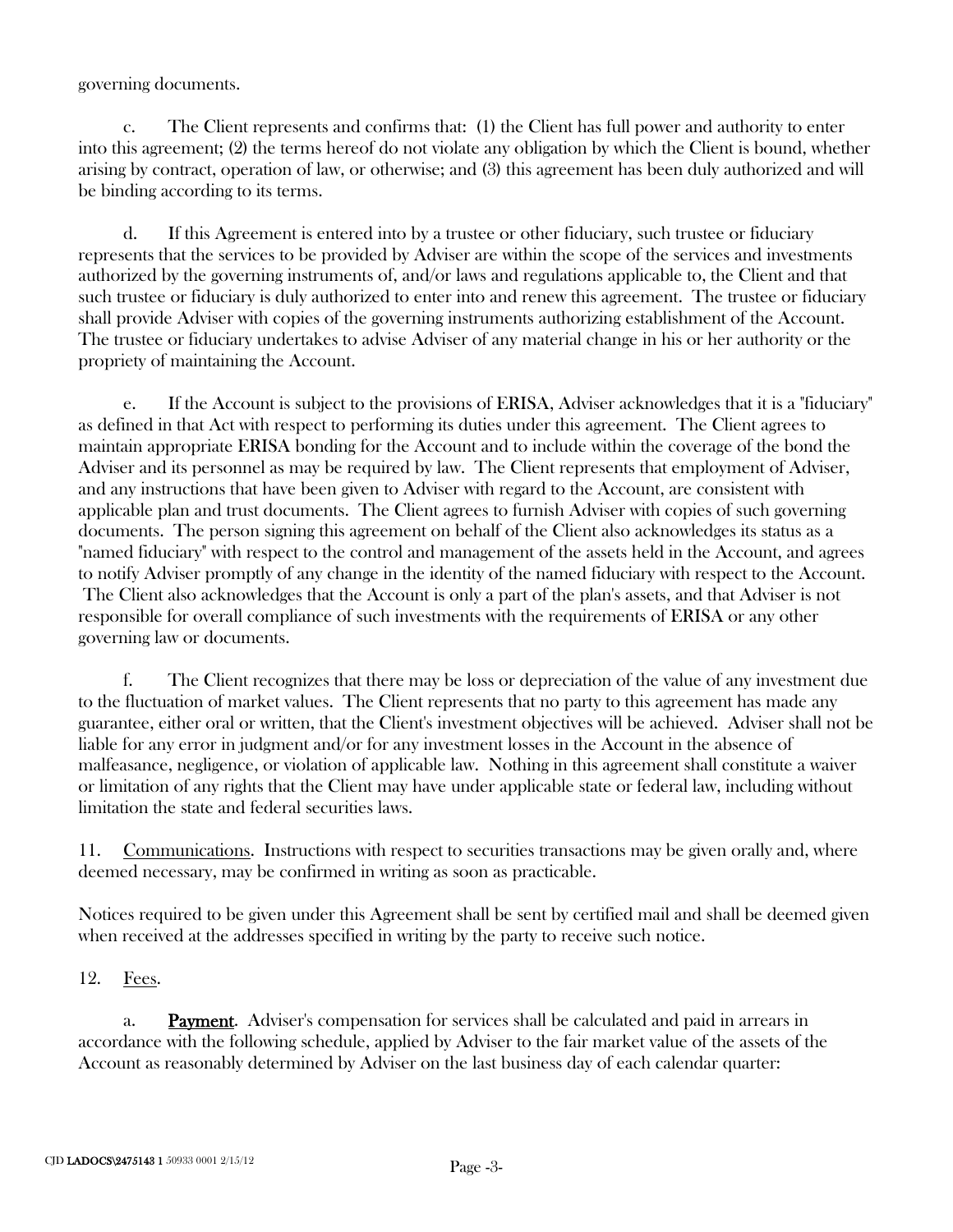| Type of Investment       | <b>Annual Fee Rate</b> |
|--------------------------|------------------------|
| Income Composite         | $1.0\%$                |
| <b>BuyBack Composite</b> | 2.0%                   |

Account(s) will be managed using the following style:

| □ Income Composite       |  |
|--------------------------|--|
| <b>BuyBack Composite</b> |  |

b. Additions and Withdrawals. Client may make additions or withdrawals from the Account at any time. Additional assets received into the Account (or withdrawn) will be charged a pro rata fee based upon the number of days remaining in the quarter. There is no start-up, closing or penalty fee in connection with opening or closing the Account.

Client authorizes Adviser to charge the Account for the full amount of fees as they become due and payable, provided a copy of each fee statement sent to the Custodian is sent to the Client at the same time. 13.Custodian and Broker/Dealer. Client agrees not to hold Adviser liable for any act or omission of the Custodian or of any broker or dealer selected by Adviser in good faith and in a commercially reasonable manner, unless Adviser knowingly participates in such act or omission, has actual knowledge of such act or omission and fails to take reasonable remedial action, or through negligence in performing its own specific responsibilities hereunder has enabled Custodian or broker or dealer to commit such an act or omission.

14. Indemnification. Client agrees not to hold the Adviser, it officer, directors and employees liable for, and to indemnify or insure the Adviser against, any costs and liabilities (including, e.g., attorneys' fees and disbursements) the Adviser may incur as a result of any claim against Adviser arising out of an investment decision or other action taken or omitted by Adviser in good faith exercise of its powers hereunder or otherwise related to this Agreement, excepting matters as to which the Adviser shall be finally adjudged to have been guilty of willful misconduct or gross negligence. The Federal Securities laws impose liabilities under certain circumstances on persons who act in good faith, and therefore nothing herein shall in any way constitute a waiver or limitation of any rights, which Client may have under any Federal Securities laws or similar state laws or statutes.

15. Arbitration. Subject in all instances to the provisions of Sections 13 and 14 hereof, any controversy or claim arising out of or relating to this Agreement, the breach thereof, or the transactions contemplated hereby, shall be resolved by arbitration in Los Angeles, California, in accordance with the rules of the Judicial Arbitration and Mediation Service. Any award rendered by the arbitrators shall be final and judgment may be entered upon it in any court of competent jurisdiction. Such arbitration shall utilize as controlling the substantive law of the State of California.

Should any arbitration or litigation be commenced by any party hereto concerning any provision of this Agreement or the rights and duties of any party hereto, then the prevailing party in such arbitration or litigation shall be entitled, in addition to such other relief as may be granted, to reasonable attorney's fees, expert witness expenses, and other costs.

16. Disclosure Statement. Client acknowledges receipt of Adviser's Part 2 Disclosure Statement. If received less than 48 hours prior to the date of execution of the agreement shown below Client shall have the option to terminate this agreement without penalty within five business days after that date of execution; provided, however, that any investment action taken by Adviser with respect to the Account prior to the effective date of such termination shall be at Client's risk.